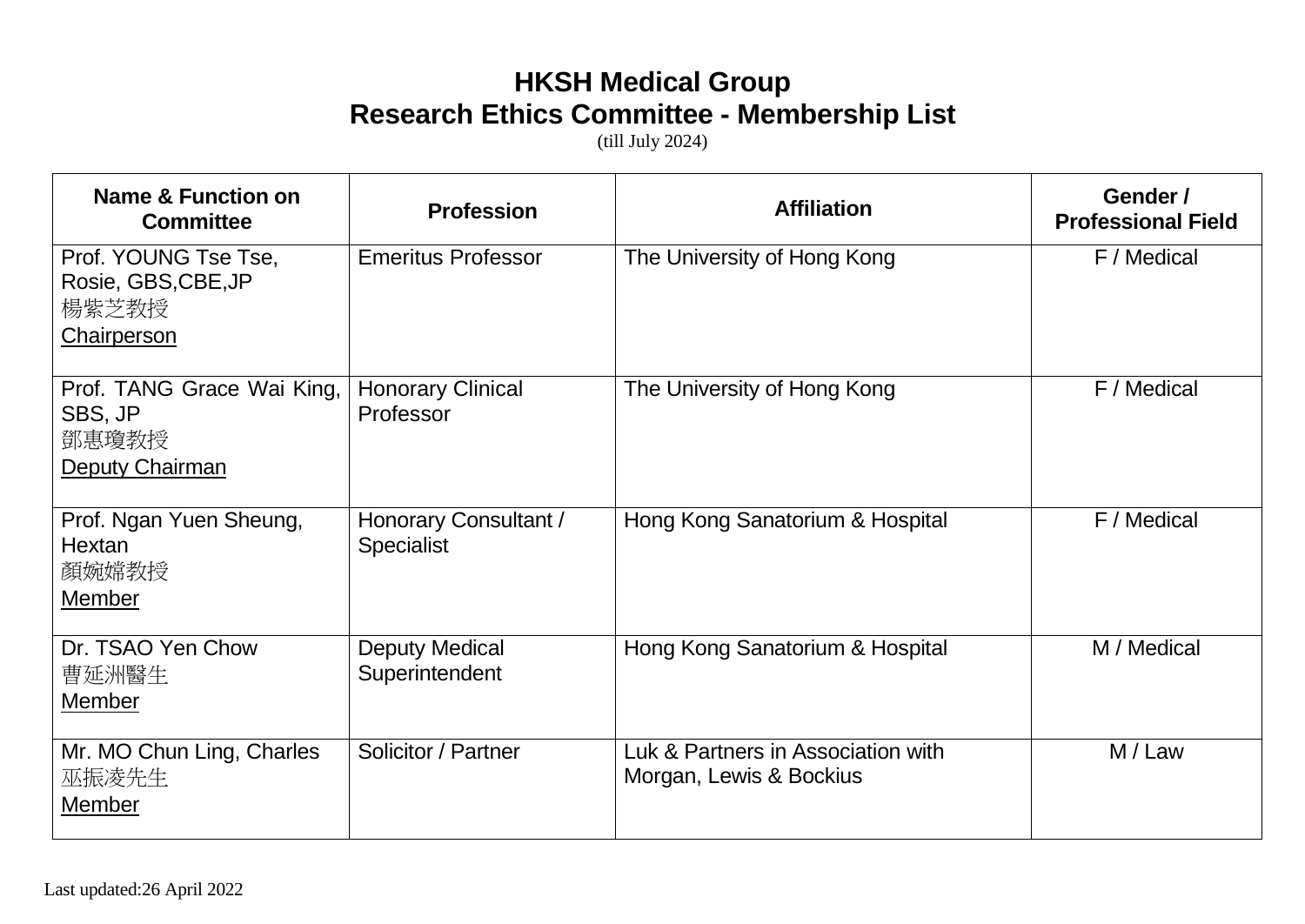| Name & Function on<br><b>Committee</b>                                     | <b>Profession</b>                                 | <b>Affiliation</b>                                                                                          | Gender /<br><b>Professional Field</b> |
|----------------------------------------------------------------------------|---------------------------------------------------|-------------------------------------------------------------------------------------------------------------|---------------------------------------|
| Ms. Ll Yee Man, Lisa<br>李綺雯女士<br><b>Member</b>                             | <b>Legal Counsel</b><br><b>Part Time Lecturer</b> | Asia Regional Office of Ageas Insurance<br>PCLL Tutorials at City University and<br>University of Hong Kong | F/Law                                 |
| Mr. Charles CHAN<br>陳左澤先生<br>Member                                        | Barrister-at-law                                  | <b>Bernacchi Chambers</b>                                                                                   | M / Law                               |
| Mrs. Joyce TAI,<br>BBS, JP<br>戴潘靜常女士<br><b>Member</b>                      |                                                   |                                                                                                             | F / Business                          |
| <b>CHUI</b><br>Chun<br>Ming,<br>Prof.<br>William<br>崔俊明教授<br><b>Member</b> | <b>Honorary Associate</b><br>Professor            | The University of Hong Kong<br>Centre for Safe Medication Practice and<br>Research                          | M / Pharmaceutical                    |
| Ms. CHAN Wai Kei, Victoria<br>陳慧琪女士<br>Member                              | <b>Professional Consultant</b>                    | The Chinese University of Hong Kong                                                                         | F / Pharmaceutical                    |
| Mrs. NG WONG Yee Man.<br>Gloria, BBS, JP<br>吳王依雯女士<br>Member               |                                                   | Jinhui Investments Limited                                                                                  | F / Business                          |